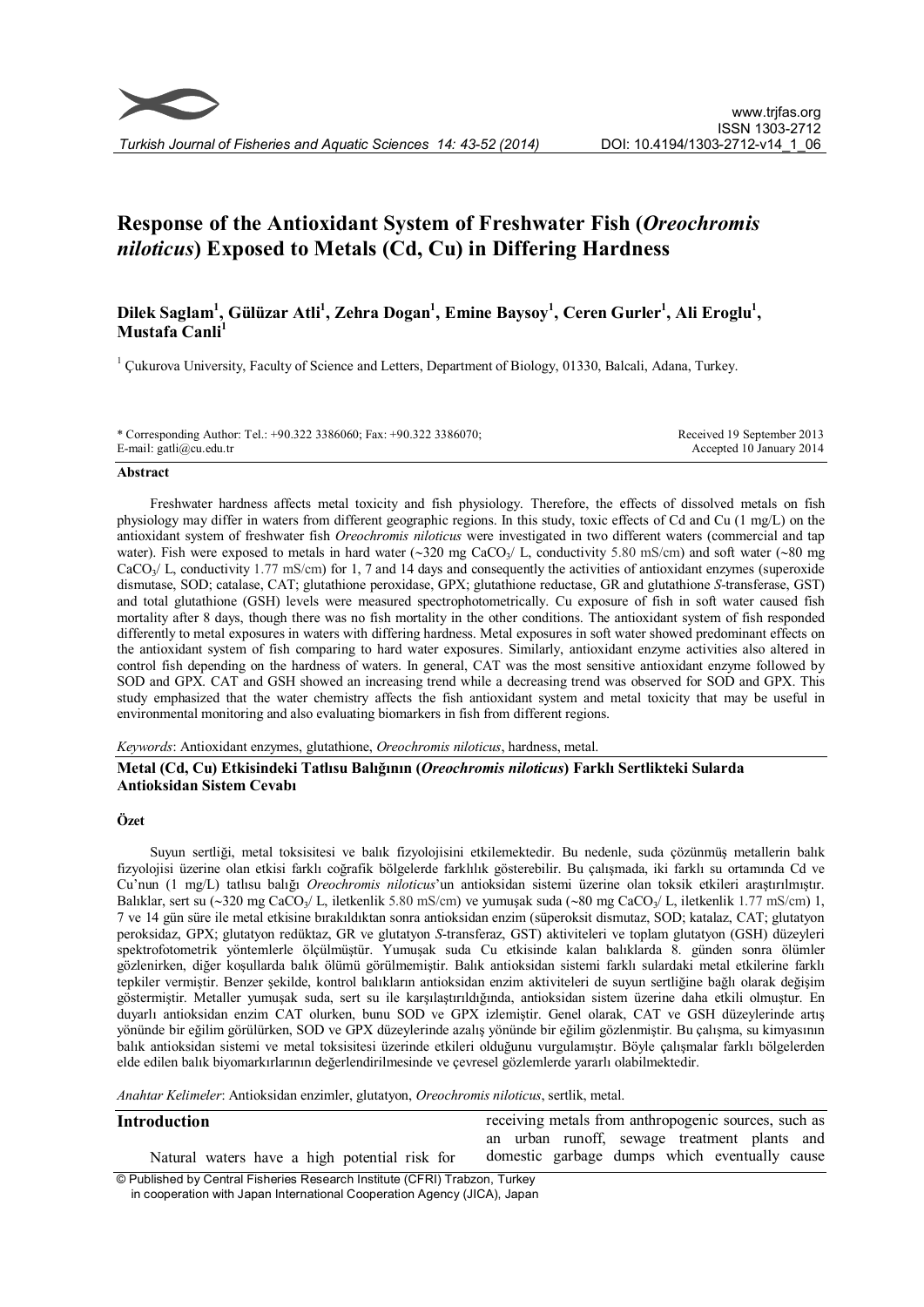adverse effects on biota. Copper occurs naturally in unpolluted freshwaters in a range of 0.2-30 mg/L however, its concentrations ranging from 50 to  $>560$ mg/L have been reported in polluted areas all over the world (USEPA, 2007). In addition, cadmium can occur at concentrations of  $\leq 0.1$  µg/L, but in polluted environments concentrations can be considerably higher (USEPA, 2001). Additionally, aquatic organisms are affected by water hardness and some other characteristics of freshwaters (Heath, 1987; Pinto et al., 2003; Garcia Sampaio et al., 2008; Kulac et al., 2012). Fish communities not only an important ecosystem component, but also used as a food source are shown to be sensitive bioindicators of external factors, such as pollution. Metals are able to disturb the integrity of physiological and biochemical mechanisms such as antioxidant systems (Basha and Rani, 2003; Atli and Canli, 2007, 2008; Ezemonye and Enuneku, 2011).

Water hardness is one of the most important abiotic factors in aquatic systems affecting metal uptake and consequent toxicity. Water hardness can be generalized as the sum of concentration of the divalent cations. The water hardness affects fish physiology and metal bioavailability and consequent metal uptake by fish. Metal bioavailability generally depends on the conductivity of water which is negatively related to free ions in water. Studies show that metals are on an order of magnitude more toxic in soft water than in hard water because they are more soluble in soft water (Heath, 1987; Grosell et al., 2002; Monserrat et al., 2007).

Many studies show that metals can induce oxidative stress by generating free radicals and reactive oxygen species. Fish tissues, particularly liver and kidney have antioxidant defense systems to protect them from oxidative stress caused by metals (Basha and Rani, 2003; Atli et al., 2006; Atli and Canli, 2007). Essential and non-essential metals display different effects on antioxidant enzymes due to their different chemical structures and act as redox active and inactive status (Romeo et al., 2000; Atli et al., 2006; Atli and Canli, 2010). Studies suggest that the antioxidants may play an important role in reducing hazardous effects of metals, and antioxidant responses were suggested to be a useful biomarker for metal exposure of aquatic organisms (Elia et al., 2003; Barata et al., 2005; Atli and Canli, 2010; Srikanth et al., 2013).

Antioxidant enzymes are crucial in the effort to counteract oxidative stress caused by toxicants once the supply of other antioxidant compounds are depleted (Radi and Matkovics, 1988; Martinez-Alvarez et al., 2005). These enzymes, which remove peroxides, and superoxide radicals including SOD (EC 1.15.1.1, converts superoxide anion radical to hydrogen peroxide), CAT (EC 1.11.1.6, reduces hydrogen peroxide to water), GPX (EC 1.11.1.9, detoxifies hydrogen peroxide), GR (EC 1.6.4.2, reduces oxidized glutathione to reduced glutathione GSH) and GST (EC 2.5.1.18, catalysis the conjugation of GSH with xenobiotics) are of the essence in oxidative stress to deal with free radicals causing several disturbances (Pinto et al., 2003; Tripathi et al., 2006).

The aim of this study was to compare effects of Cd and Cu on the liver antioxidant system of fish Oreochromis niloticus in differing water hardness.

## Materials and Methods

## Experimental Protocol

One year old O. niloticus (Perciformes: Cichlidae) were obtained from fish culturing pools of Cukurova University and transferred to the laboratory where they were acclimatized to laboratory conditions  $(20\pm1\degree C$  and illuminated 12 h by fluorescent lamps, daylight 65/80 W) as a stock for one month in dechlorinated tap water (used as hard water). The experiments were carried out in glass aquariums  $40\times40\times100$  cm in size and contained 120 L contaminated test solution for metal exposed groups or only test waters for controls after an adaptation of each group in their own water conditions (hard water or soft water) for three days. The aquaria were aerated with air stones attached to an air compressor to saturate with oxygen.

Two different waters as "hard water" (dechlorinated tap water;  $\sim$ 320 mg CaCO<sub>3</sub>/L) and "soft water" [commercial packed spring water (brand Pinar Gokceagac); ~80 mg CaCO<sub>3</sub>/L] were used in the experiments. Initially, fish were separated into three groups as control group, Cd and Cu exposed groups for each water conditions. According to this protocol, total of six experimental groups were designed as hard water control group (HW-C) (1), hard water+Cd (HW+Cd) exposed group (2), hard water+Cu (HW+Cu) exposed group (3), soft water control group (SW-C) (4), soft water+Cd (SW+Cd) exposed group (5) and soft water+Cu (SW+Cu) exposed group (6). Based on this, control groups were not exposed to metals. HW+metal and SW+metal groups were individually exposed to 1.0 mg/L of Cd  $(CdCl<sub>2</sub>.H<sub>2</sub>O)$  and Cu  $(CuCl<sub>2</sub>.2H<sub>2</sub>O)$ . Fish were sampled at day 1, 7 and 14 and a total of six fish (replicates) were sampled for each group. During the experiments, measurements in aquaria were done every day with a multimeter (Thermo Orionstar 5) and also measurement of ion levels with a flame atomic absorption spectrophotometer (AAS, Perkin Elmer AS 3100) to determine the quality of hard water and soft water. The values were measured as 5.30 $\pm$ 0.83 mg O<sub>2</sub>/L, temperature of 20 $\pm$ 1°C, pH value of  $8.30 \pm 0.08$ , total hardness of  $304.2 \pm 21.2$  mg CaCO<sub>3</sub>/L, alkalinity of  $142.0 \pm 11.8$  mg CaCO<sub>3</sub>/L, conductivity of  $5.80\pm0.18$  mS/cm,  $0.73\pm0.12$  mg Na/L, 28.3±1.20 mg Cl/L and 130.7±2.44 mg Ca/L in hard water. These values were measured as  $5.50 \pm$ 0.55 mg O<sub>2</sub>/L, temperature of  $20 \pm 1$ °C, pH value of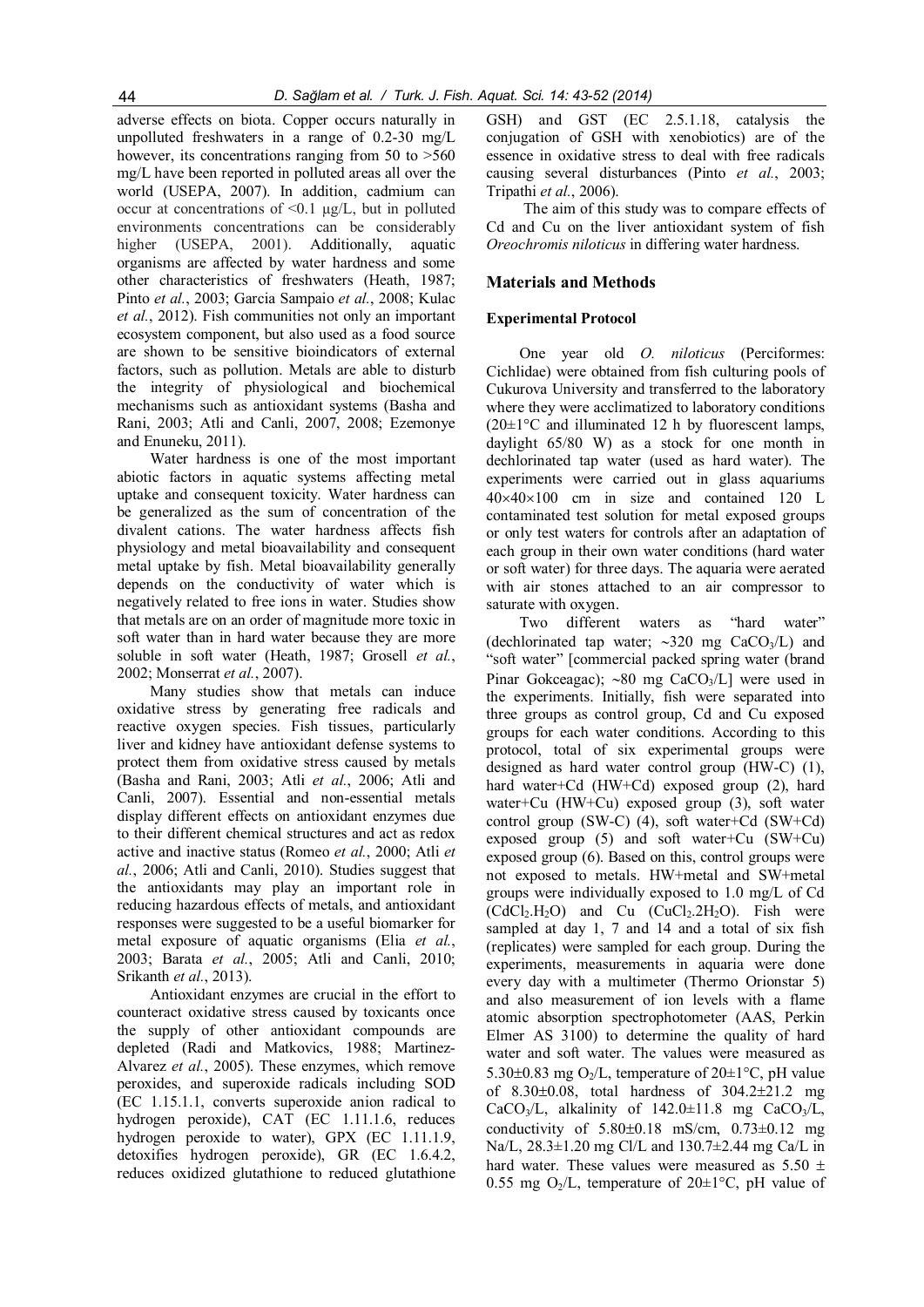8.58 $\pm$ 0.13, total hardness of 82.8 $\pm$ 11.2 mg CaCO<sub>3</sub>/L, alkalinity of  $95.5 \pm 14.0$  mg CaCO<sub>3</sub>/L, conductivity of  $1.77\pm0.69$  mS/cm,  $5.5\pm0.05$  mg Na/L,  $1.12\pm0.01$  mg Cl/L and  $26.1 \pm 2.44$  mg Ca/L in soft water. Cu and Cd levels in aquaria were also measured (AAS, Perkin Elmer AS 3100) and found that variation between observed and expected levels were less than 10%. Exposure media were renewed every two days to minimize metal loss just after daily feeding (2% of their body weight) with a commercial fish food (Pinar Sazan, Izmir, Turkey) and to reduce contamination with food remains.

After each exposure period, fish were killed by transaction of the spinal cord according to the decision of an Ethic Committee of Cukurova University. Liver tissues were dissected, washed out with physiological saline to remove blood, blotted dry and weighed by using clean equipment before the storage at -80°C until the analysis. The tissues were homogenized (1:10, w/v) in homogenization buffer containing 100 mM potassium phosphate buffer (pH 7.4), 100 mM KCl and 1 mM EDTA at 9500 rpm for 1.5 min on ice. Homogenates were centrifuged at 10000 x g (Sigma 2-16) for 30 min (+4°C). Supernatants were used for the analysis. All chemicals used in this study were obtained from Sigma or Merck (Germany). Total length  $(12.7\pm1.40)$ cm) and weight  $(28.0\pm8.70)$  g) of fish did not differ significantly (P>0.05) among different exposure regimes and controls.

#### Enzyme Activity Assay

CAT activity was measured by using the method of Bessey et al. (1946). It was calculated as µmol H2O2/mg prot./min. The GPX activity was measured by using the method of Livingstone et al. (1992) and calculated as µmol/mg prot./min. The GR activity was analyzed using the method of Carlberg and Mannervik (1975), and calculated as  $\mu$ mol/mg prot./min. SOD activity was measured by the indirect method involving the inhibition of cytochrome c reduction at 550 nm for 1 min (McCord and Fridovich, 1969). The SOD activity was calculated as Unit/mg prot. The GST activity was measured using the method of Habig et al. (1974) and was calculated as umol/mg prot./min. The protein contents of the homogenates were determined by the method of Lowry *et al.* (1951), using bovine serum albumin as a standard. Methods were described in detail by Atli and Canli (2010).

#### Total GSH Analysis

Total GSH levels were analyzed according to the method of Beutler et al. (1963) and calculated as nmol/mg prot. Methods were described in detail by Atli and Canli (2008).

#### Statistical Analysis

Statistical analysis of data (Mean±Standard error) was carried out using SPSS statistical package program. Control data were given for each exposure duration in figures. Thus, each parameter from metal exposure experiments was analyzed separately using appropriate control. One-way Anova was used to compare data and significant differences (P<0.05) were reanalyzed by Duncan tests to determine which individual group was significantly different from controls. The statistical results were also summarized in Table 1.

## **Results**

There was no fish death in all exposure conditions, except Cu exposure in soft water. Fish death occurred after 8 days in SW+Cu exposure and all fish had died by day 14. Therefore, there is no data regarding  $14<sup>th</sup>$  day SW+Cu exposure.

The hepatic SOD activity varied in relation to metal species, exposure duration and water hardness. The SOD activity decreased significantly in SW-C group when compared to HW-C group and the lowest activity (45%) was recorded after 1 day exposure. In HW condition, the SOD activity increased (44%) at day 7 in Cd-exposed group comparing to HW-C group. In SW condition, Cu exposure increased the SOD activity (55%) after 1 day exposure compared to SW-C groups. The activity was significantly lower in SW+metal group compared to HW+metal group. The lowest activity was determined at a ratio of 47% after 7 day Cd exposure (Figure 1).

There were outstanding differences between control groups as the CAT activity was many folds higher in SW-C group than in HW-C group, except day 1. In HW condition, the lowest (100%) and the highest CAT activity (103%) were observed following Cd exposures at day 1 and 7, respectively. In SW condition, Cd increased its activity at all durations and the highest increase (970%) was observed after 1 day exposure. However, 1 day Cu exposure caused a total inhibition in CAT activity (Figure 2).

GPX activity varied among the experimental groups. GPX activity in SW-C group was lower comparing to HW-C group. In HW condition, Cd and Cu exposures increased its activity (48% and 94%, respectively) while a decrease (55%) was observed after 7 day Cd exposure. On the other hand, metal exposures in SW condition did not alter GPX activity compared to its control group  $(P>0.05)$ . There were striking differences (307%) between SW+Cu and HW+Cu groups after 1 day of exposures (Figure 3).

GST activity was lower in SW-C group (37%) when compared to HW-C group and the after 7 day. GST activity did not change significantly  $(P>0.05)$ after HW+metal and SW+metal exposures compared to their control groups. However, GST activity was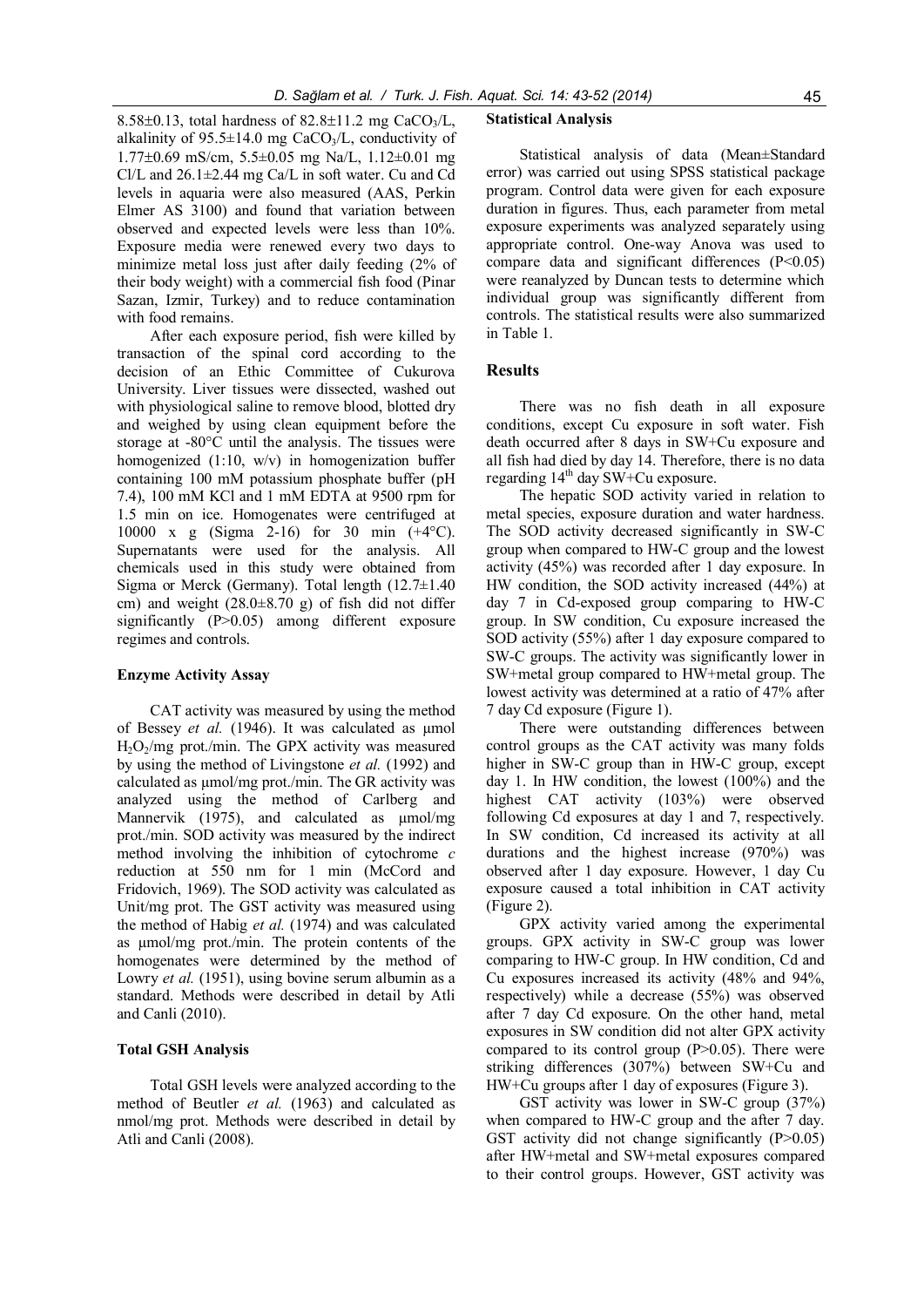Table. 1 summary of the effects of Cd and Cu on the hepatic antioxidant system of O. niloticus exposed to metals in different waters. Comparisons were done among hard water (HW), soft water (SW), metal exposed (HW-M and SW-M) and control groups (HW-C and SW-C).  $\downarrow$ : Decrease;  $\uparrow$ : Increase;  $\rightarrow$ : Not significant; ND: Not detected (due to mortality in soft water)

| Hardness                                                                     | Metal   | Day | SOD | CAT | GPX | GR | <b>GST</b> | GSH |
|------------------------------------------------------------------------------|---------|-----|-----|-----|-----|----|------------|-----|
| Comparisons                                                                  |         |     |     |     |     |    |            |     |
| $\ensuremath{\mathsf{SW\text{-}C}/\ensuremath{\mathsf{HW\text{-}C}}}\xspace$ |         |     |     |     |     | ᠰ  |            |     |
|                                                                              | Control |     |     |     |     |    |            |     |
|                                                                              |         | 14  |     |     |     |    |            |     |
| $HW+M/HW-C$                                                                  |         |     |     |     |     |    |            |     |
|                                                                              | Cd      |     |     |     |     |    |            |     |
|                                                                              |         | 14  |     |     |     |    |            |     |
|                                                                              |         |     |     |     |     |    |            |     |
|                                                                              | Cu      |     |     |     |     |    |            |     |
|                                                                              |         | 14  |     |     |     |    |            |     |
| SW+M/SW-C                                                                    |         |     |     |     |     |    |            |     |
|                                                                              | Cd      |     |     |     |     |    |            |     |
|                                                                              |         | 14  |     |     |     |    |            |     |
|                                                                              |         |     |     |     |     |    |            |     |
|                                                                              | Cu      |     |     |     |     |    |            |     |
|                                                                              |         | 14  | ND  | ND  | ND  | ND | ND         | ND  |
| $\rm SW+M/HW+M$                                                              |         |     |     |     |     |    |            |     |
|                                                                              | Cd      |     |     |     |     |    |            |     |
|                                                                              |         | 14  |     |     |     |    |            |     |
|                                                                              |         |     |     |     |     |    |            |     |
|                                                                              | Cu      |     |     |     |     |    |            |     |
|                                                                              |         | 14  | ND  | ND  | ND  | ND | ND         | ND  |



Figure 1. SOD activity (Unit/mg prot.) in the liver of *O. niloticus* exposed to Cd and Cu for 1, 7 and 14 days in waters with different hardness. Data are expressed as mean±standard error  $(N=6)$ . Significant differences (P<0.05) resulted from the Duncan tests between the exposures of HW-C and HW+M with "\*", HW-C and SW-C with "#", SW-C and SW+M with "&" and HW+M and SW+M with "@"were symbolized.

significantly lower (45%) following 7 day Cu exposure in SW condition compared to HW condition (Figure 4).

GR activity increased significantly  $(P<0.05)$  in SW-C group (54%) at day 1, but there was no significant difference  $(P>0.05)$  in the other conditions. GR activity increased (75%) after 1 day Cd exposure in SW condition compared to HW+Cd group. However, it decreased (48%) after 7 day SW+Cu exposure comparing to HW+Cu group (Figure 5).

GSH levels did not differ significantly (P>0.05) over 14 days in both control groups. HW+Cd exposure caused increases in GSH levels and the highest increase was (96%) determined after 7 day Cd exposure compared to HW-C group. However, HW+Cu exposure decreased (100%) GSH level at day 1, but an increase was observed (32%) at the end of the exposure duration compared to their controls. SW+Cd exposure also increased its level (32%) at day 7 compared to the control group in SW condition. When compared to the HW+metal exposures, GSH levels decreased in SW+Cd group at day 1 (30%) and day 7 (22%), whereas there was an increase (100%) in SW+Cu group at day 1 (Figure 6).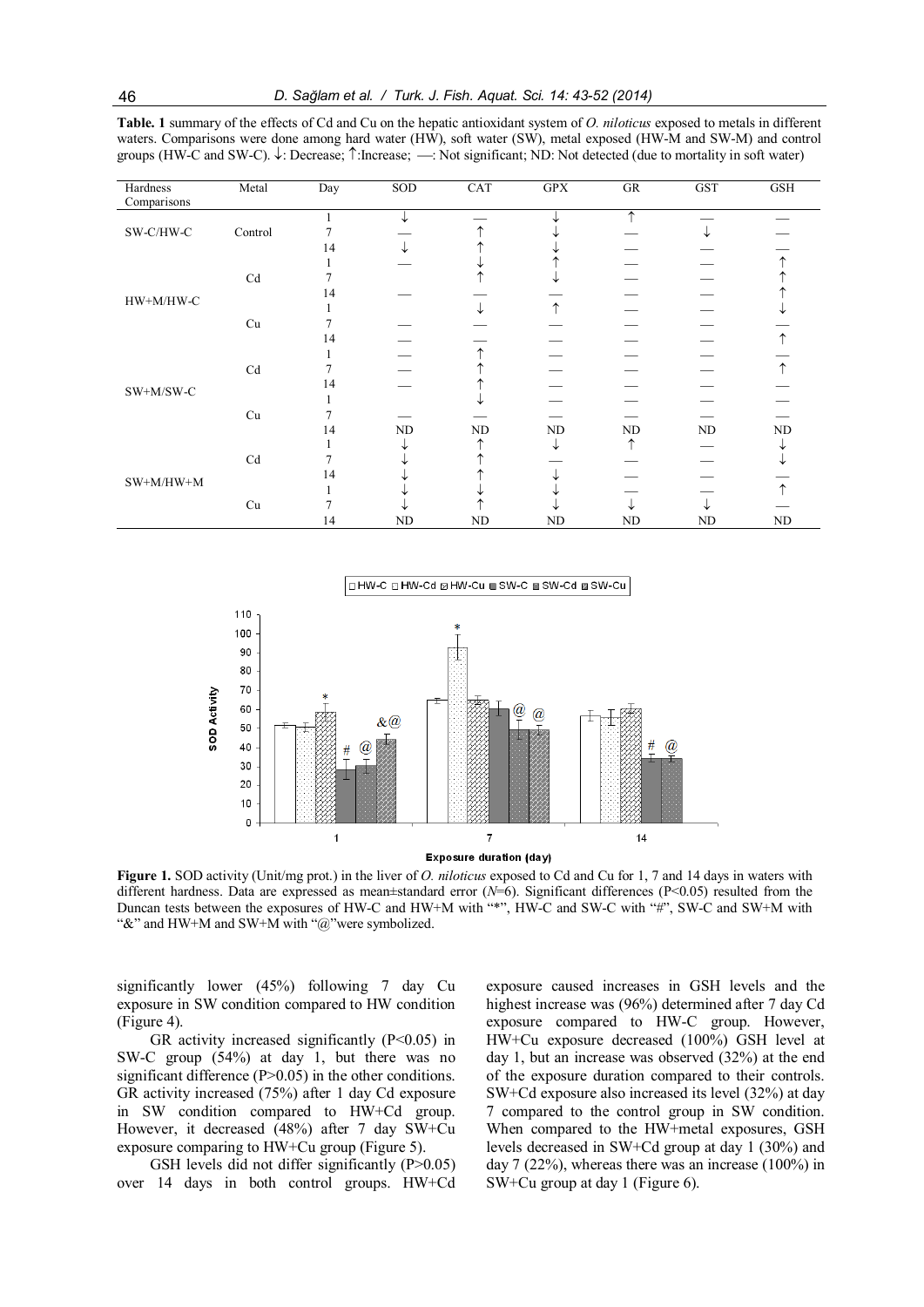



Figure 2. CAT activity ( $\mu$ mol H<sub>2</sub>O<sub>2</sub>/mg prot./min.) in the liver of *O. niloticus* exposed to Cd and Cu for 1, 7 and 14 days in waters with different hardness. See details in Figure 1.



Figure 3. GPX activity (µmol/mg prot./min.) in the liver of *O. niloticus* exposed to Cd and Cu for 1, 7 and 14 days in waters with different hardness. See details in Figure 1.



Figure 4. GST activity (µmol/mg prot./min.) in the liver of *O. niloticus* exposed to Cd and Cu for 1, 7 and 14 days in waters with different hardness. See details in Figure 1.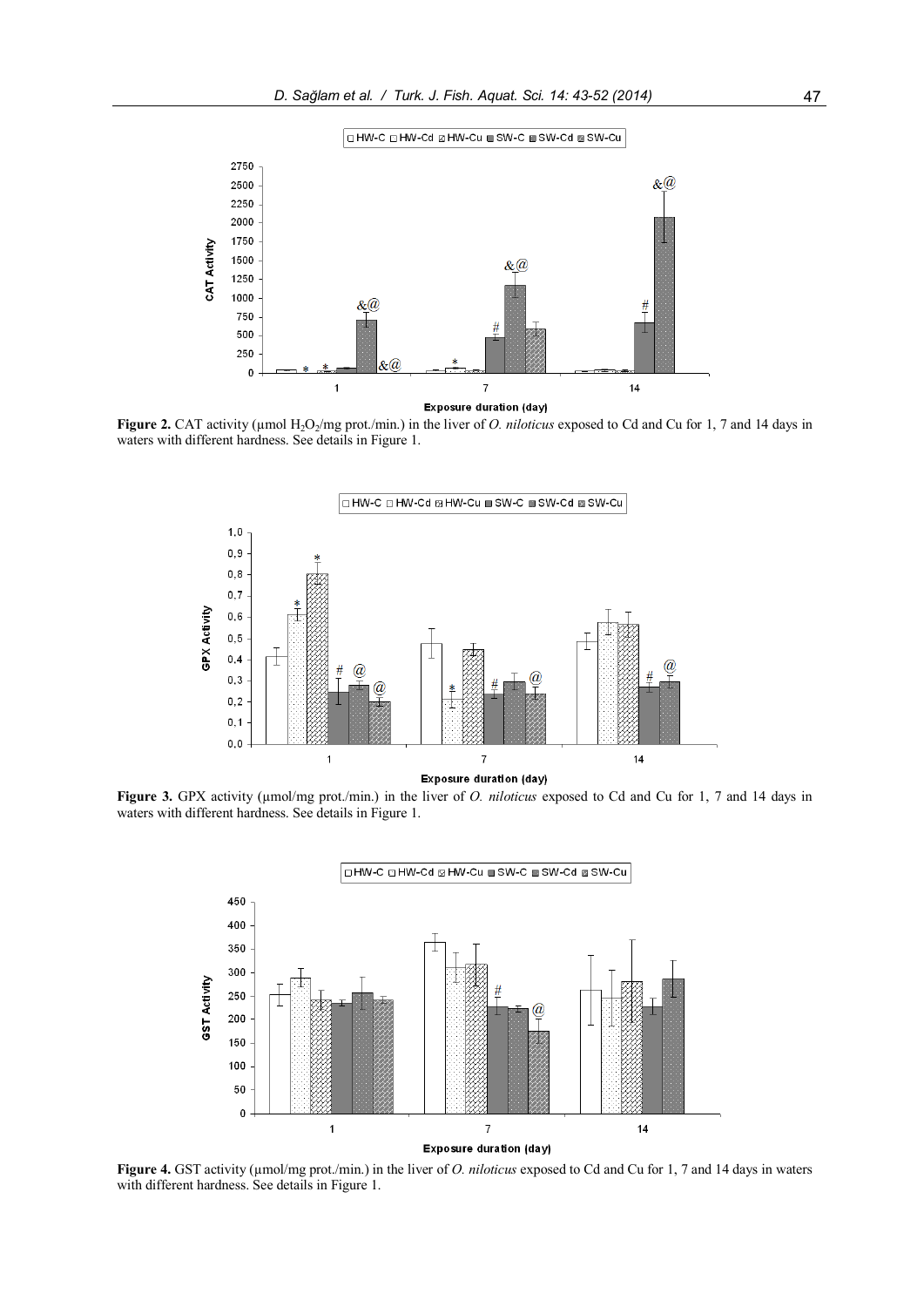



Figure 5. GR activity ( $\mu$ mol/mg prot./min.) in the liver of *O. niloticus* exposed to Cd and Cu for 1, 7 and 14 days in waters with different hardness. See details in Figure 1.



Figure 6. GSH level (nmol/mg prot.) in the liver of *O. niloticus* exposed to Cd and Cu for 1, 7 and 14 days in waters with different hardness. See details in Figure 1.

#### **Discussion**

Many metals are known to be powerful oxidants. Redox active metals such as Cr, Cu and Fe, undergo redox cycling, though redox-inactive metals, such as Cd, Hg and Pb deplete major antioxidants in the cell, especially thiol containing antioxidants and enzymes (Pinto et al., 2003). One of the well-known and main mechanisms is a production of reactive oxygen species (ROS) such as hydrogen peroxide, superoxide anion radical and hydroxyl radical induced by metals through various mechanisms such as Fenton- and Haber-Weiss type reactions. Metals can promote oxidative damage by directly increasing the cellular concentration of ROS and by altering the cellular antioxidant capacity in fish (Radi and Matkovics, 1988; Dautremepuits et al., 2004; Baysoy et al., 2012). Through ROS-mediated reactions, metals cause DNA damage, lipid peroxidation, and protein

modification (Nagalakshmi and Prasad, 1998; Dewez et al., 2005). These enzymatic responses are associated with increased ROS production leading to "oxidative stress" occurring when the ROS generation rate exceeds that of their removal (Ercal et al., 2001; Pinto et al., 2003; Martinez-Alvarez et al., 2005). This study has shown that not only metal exposure, but also hardness of water may cause the oxidative stress responses.

Copper, comparing to most metals, is highly toxic for fish even at low exposure concentrations (Heath, 1987; Lauren and McDonald, 1987; Ay et al., 1999; Atli and Canli, 2003). Likewise, in the present study fish mortality occurred after Cu exposure in soft water, beginning at day 8 and all fish had died by day 14. However, there was no fish mortality in hard water exposures, indicating the protective role of ions causing the hardness. Toxicity of metals is influenced by physicochemical properties of aquatic environment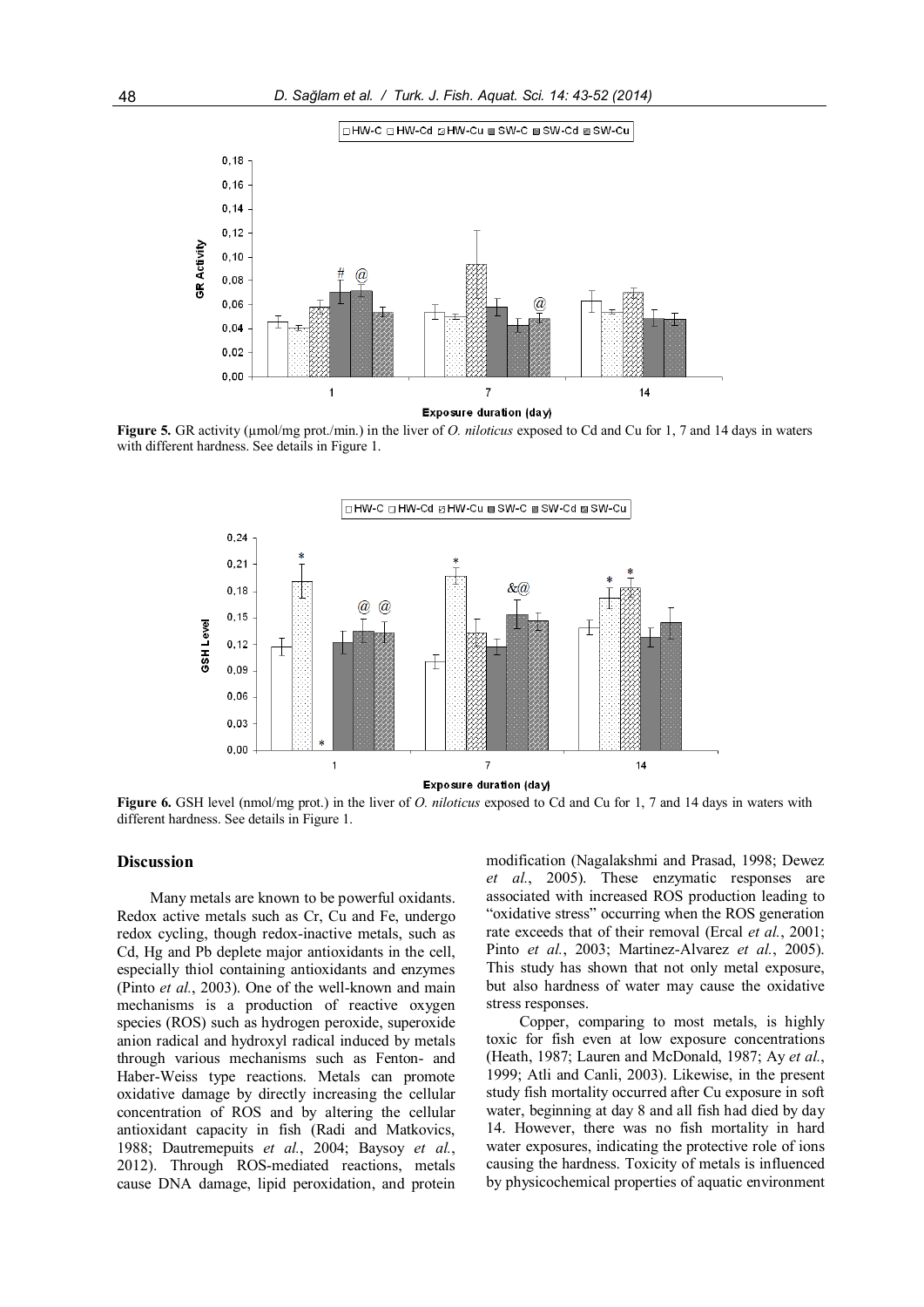such as salinity, pH and hardness. The previous data demonstrated that uncontrolled loss of Na ions from cells largely determines the toxicity of Cu in fish (Blanchard and Grosell, 2006; De Boeck et al., 2010). Hardness can alter the bioavailability and, by consequence, toxicity of metals as being increased with decreased hardness (Heath, 1987; Bury et al., 2002; Monserrat et al., 2007). Therefore, fish mortality occurred in the present study could be due to the enhanced Cu toxicity, as a result of higher Cu bioavailability in soft water media.

The liver is found to be stronger in view of oxidative stress than the other tissues with the highest SOD and CAT activities (Heath, 1987; Schlenk and Benson, 2001; Atli *et al.*, 2006). This could be related to the fact that the liver is the site of multiple oxidative reactions and maximal free radical generation; therefore liver tissue was thought to be the best to present the response of CAT activity to metal exposure (Hidalgo et al., 2002; Gül et al., 2004; Avci et al., 2005). Antioxidant defense enzymes such as CAT and SOD have a remarkable importance for aquatic organisms because these enzymes protect them from free radicals that cause oxidative stress. The present results showed that SOD activity generally decreased though CAT activity increased. CAT was also found to be the most sensitive antioxidant enzyme when compared to the others. The increase in CAT activity may be related to cope with the increased oxidative stress caused by metal exposures, while the decrease may be related to possible direct binding of metal ions to -SH groups on the enzyme molecule. Higher CAT activity was also recorded in different fish species after Cu and Cd exposures (Basha and Rani, 2003; Dautremepuits et al., 2004; Sanchez et al., 2005). Atli et al. (2006) demonstrated the significant alterations in CAT activity both in vivo and in vitro in different tissues of O. niloticus after acute and chronic metal exposures. Sensitivity of SOD and CAT activities to metal exposures were also supported with our previous results (Atli and Canli, 2008, 2010). Decreased SOD activity might be an indicator of damage in the antioxidant mechanisms caused by metal exposure and water hardness. Barata et al. (2005) also found variations in SOD and CAT activity in Daphnia magna after Cd and Cu exposures depending upon metal concentrations. They concluded that toxicants may induce different antioxidant/prooxidant responses depending on their ability to produce ROS. The response of the antioxidant system could differ when organisms exposed to metals and some other factors. For instance, (Garcia Sampaio et al., 2008) showed that single-factor Cu exposure was found to be insufficient to decrease the SOD activity in fish (Piaractus mesopotamicus) whereas under hypoxia and combined-factors of hypoxia Cu led a significant decrease in its activity. This situation supports the present data which showed decreases in the activity in SW+metal groups compared to HW+metal groups,

indicating enhanced metal toxicity in soft water. Vega-Lopez et al. (2008) demonstrated the depressed SOD and increased CAT activity in the liver of fish Girardinichthys viviparous obtained from the lakes in Mexico with different habitats. Their results also indicated that the CAT was the main antioxidant defense enzyme. This SOD-CAT activity trend was also recorded in the present study in detoxification of ROS generated by several toxicants including metals. The SOD-CAT system, the first line of defense system against oxidants varied according to the response of fish antioxidant system to counteract with the toxicity of hardness and metal exposures (Basha and Rani, 2003; Vutukuru et al., 2006; Garcia Sampaio *et al.*, 2008; Atli and Canli, 2010).

It was suggested that GSH content showed both increases and decreases in fish tissues exposed to metals due to their organ-specific responses (Berntssen et al., 2000; Sayeed et al., 2003; Atli and Canli, 2008). The increase of hepatic GSH level in fish is probably due to defense system to protect the fish from the oxidative stress. It was also shown that Cd and Cu in different concentrations caused significant GSH level increases in the liver of O. niloticus in our previous research (Atli and Canli, 2008). However, in SW+Cd exposure total GSH decreased compared to HW+Cd exposure due to the enhanced Cd toxicity in soft water. Decreased GSH level induced by metals could be depending upon the GSH binding to metals to eliminate the toxic effects (Elia et al., 2003). Lima et al. (2006) indicated that increased GSH levels in O. niloticus exposed to a contaminated effluent appear to be an antioxidant adaptation to chronic exposure. On the other hand, the decreased GSH levels in the gill and kidney of Anguilla anguilla exposed to Cu were related to the increased use of GSH to stabilize Cu in its oxidative stress for preventing the redox cycling and free radicals regeneration (Ahmad et al., 2005). They concluded that GSH first made a rapid protection against oxidative stress via GSH redox cycle or directly detoxifying the ROS generated by oxidative stress (Barata et al., 2005; Ruas et al., 2008). Experimental factors such as time of exposure and dose or environmental factors such as quality of water should be taken into account for possible antioxidant system responses to oxidative stress caused by pollutants (Monserrat et al., 2007; Baysoy et al., 2012; Alak et al., 2013).

The data from the present study showed that activity of GPX showed decreasing trend and it was the most responsive GSH dependent antioxidant enzyme, but it was less affected than CAT. This could be due to the high hydrogen peroxide concentration which associates with CAT activity (Pinto et al., 2003; Trenzado et al., 2006). GPX activity can be also considered complementary to CAT activity that was also supported with the present data. Garcia Sampaio et al. (2008) also emphasized the secondary capacity to decompose the peroxides by GPX than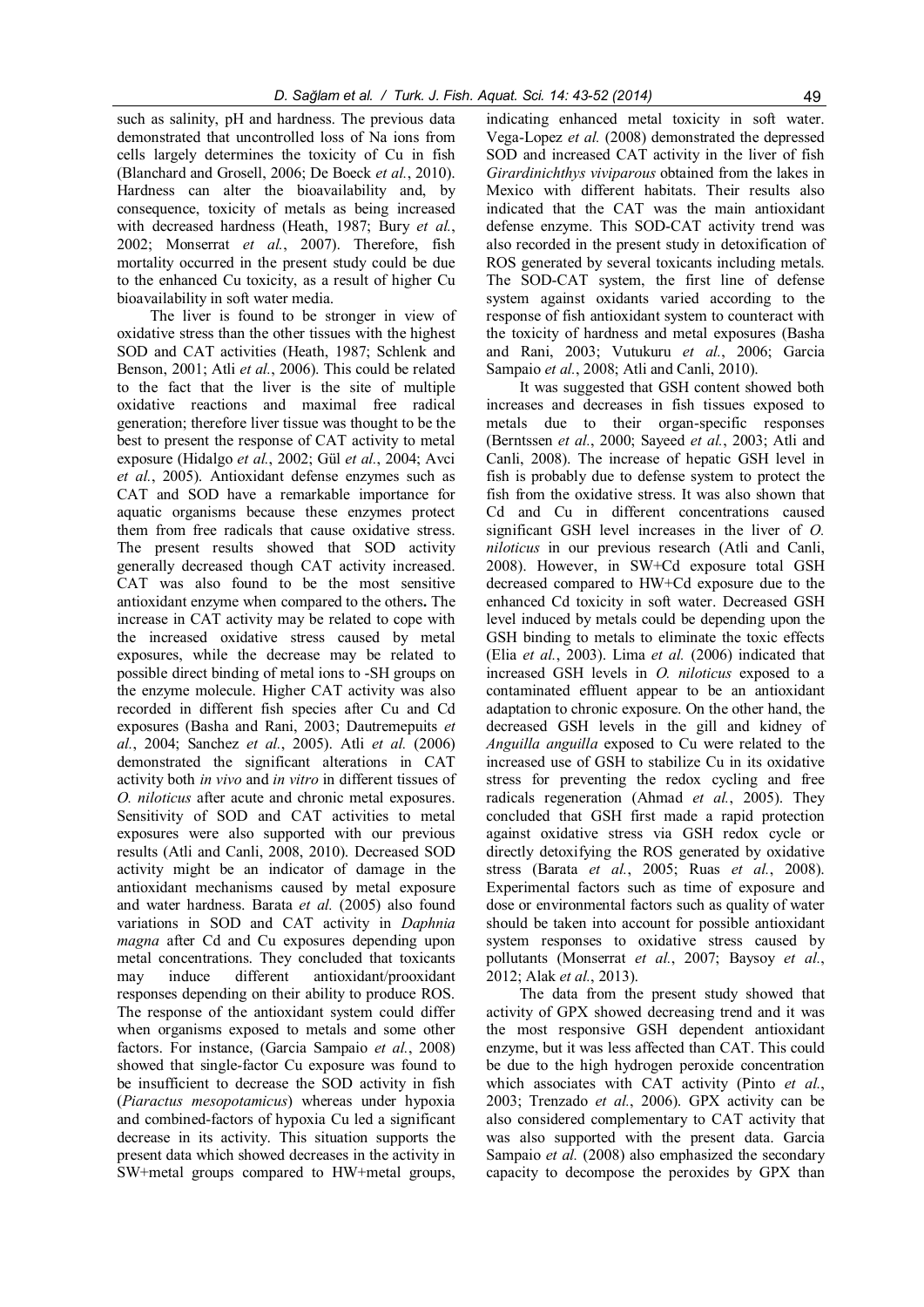CAT in the liver of P. mesopotamicus after the exposure of hypoxia and Cu. Decreasing trend in GPX activity could be attributed to the direct effects of metal ions on the active site of enzyme molecules. Orun et al. (2008) also indicated the significant alterations in GPX activity together with SOD and CAT activities in the tissues of fish Onchorhynchus mykiss after Cd and Cr exposures. In addition, the effects of soft water were also remarkable for these enzyme activities in this study. One can conclude that differences in hardness of water could also trigger the antioxidant enzyme responses.

In this study, GR activity exhibited little variation in soft water media compared to other active antioxidant enzymes. Reduction of GR activity may result in GSH depletion if extra synthesis of GSH cannot occur to protect its redox status, as a consequence of the prooxidative effects. Additionally, enhancement of GR activity could occur due to reestablishment of the GSH levels that is oxidized (Atli and Canli, 2010). Fei et al. (2011) suggested that the response of GR in different tissues of fish Pampus argenteus was characterized by tissue specificity and time sequence during the salinity exposures. Nevertheless, GR activity did not alter except for a few cases in the present study. This result could be attributed to the significant changes in CAT, SOD, GPX activities and GSH levels thus we can conclude that sufficient response was provided with these antioxidant parameters that are appeared to be act as an important defense element.

In this study, a decreased in GST activity of O. niloticus was recorded only after 7 day Cu exposure in SW condition in contrast to HW+Cu exposure, though there were not so much responses in GST activity to metal exposures in waters with different hardness, similar with GR activity. Decreased GST activity could also be due to compensate the ROS impact on antioxidant system with other antioxidant enzymes. Dautremepuits et al. (2004) observed a decrease in antioxidant enzyme activity in the liver of Cyprinus carpio exposed to Cu and they indicated that excess Cu causes a rapid GSH oxidation even at low non toxic Cu concentrations in hepatocytes followed by GST depletion. However, it was also interesting to see that total GSH level was not altered in where alterations in GST activity occurred.

## Conclusion

The antioxidant enzymes are of great importance against the effects of metals and hardness in fish. Data from the present study showed that water hardness alone and with metal combination affects the response of antioxidant enzymes, possibly due to affecting fish physiology. Cu caused fish mortality after 8<sup>th</sup> day in soft water, though there was no fish mortality in hard water, suggesting the higher bioavailability of Cu in soft water. Likewise, the antioxidant system of fish was more influenced by metal exposures in soft water,

as the hepatic antioxidant enzymes activity decreased. The present study stressed the importance of water quality (hardness) on determination of metal toxicity. This study could be beneficial in ecotoxicological researches in freshwaters as it provides data about antioxidant system response of fish exposed to metal in waters with different hardness. Nevertheless, further researches are necessary to shed more light on characterization of biological responses such as antioxidant enzymes as sensitive biomarkers in fish.

#### Acknowledgements

This study was supported by a grant of FEF 2010YL6 from Çukurova University.

#### References

- Ahmad, I., Oliveira, M., Pacheco, M., and Santos, M.A. 2005. Anguilla anguilla L. oxidative stress biomarkers responses to copper exposure with or without βnaphthoflavone pre-exposure. Chemosphere, 61: 267– 275. doi:10.1016/j.chemosphere.2005.01.069.
- Alak, G., Atamanalp, M., Topal, A., Arslan, H., Oruç, E., and Altun, S. 2013. Histopathological and biochemical effects of humic acid against cadmium toxicity in brown trout gills and muscles. Turkish Journal of Fisheries and Aquatic Sciences, 13: 315- 320. doi: 10.4194/1303-2712-v13\_2\_13.
- Atli, G., and Canli, M. 2003. Natural occurrence of metallothionein-like proteins in the liver of fish Oreochromis niloticus and effects of cadmium, lead, copper, zinc, and iron exposures on their profiles. Bulletin of Environmental Contamination and Toxicology, 70: 619–627. doi: 10.1007/s00128-003- 0030-4.
- Atli, G., Alptekin, Ö., Tükel, S., and Canli, M. 2006. Response of catalase activity to Ag<sup>+,</sup> Cd<sup>2+</sup>, Cr<sup>6+</sup>, Cu<sup>2+</sup> and  $Zn^{2+}$  in five tissues of freshwater fish Oreochromis niloticus. Comparative Biochemistry and Physiology, 143C: 218–224. doi:10.1016/j.cbpc.2006.02.003.
- Atli, G., and Canli, M. 2007. Enzymatic responses to metal exposures in a freshwater fish Oreochromis niloticus. Comparative Biochemistry and Physiology, 145C: 282–287. doi: 10.1016/j.cbpc.2006.12.012.
- Atli, G., and Canli, M. 2008. Responses of metallothionein and reduced glutathione in a freshwater fish Oreochromis niloticus following metal exposures. Environmental Toxicology and Pharmacology, 25: 33–38. doi:10.1016/j.etap.2007.08.007.
- Atli, G., and Canli, M. 2010. Response of antioxidant system of freshwater fish Oreochromis niloticus to acute and chronic metal (Cd, Cu, Cr, Zn, Fe) exposures. Ecotoxicology and Environmental Safety, 73: 1884-1889. doi:10.1016/j.ecoenv.2010.09.005.
- Avci, A., Kaçmaz, M., and Durak, I. 2005. Peroxidation in muscle and liver tissues from fish in a contaminated river due to a petroleum refinery industry. Ecotoxicology and Environmental Safety, 6: 101–105. doi:10.1016/j.ecoenv.2003.10.003.
- Ay, Ö., Kalay, M., Tamer, L., and Canli, M. 1999. Copper and lead accumulation in tissues of a freshwater fish Tilapia zillii and its effects on the branchial Na, K-ATPase activity. Bulletin of Environmental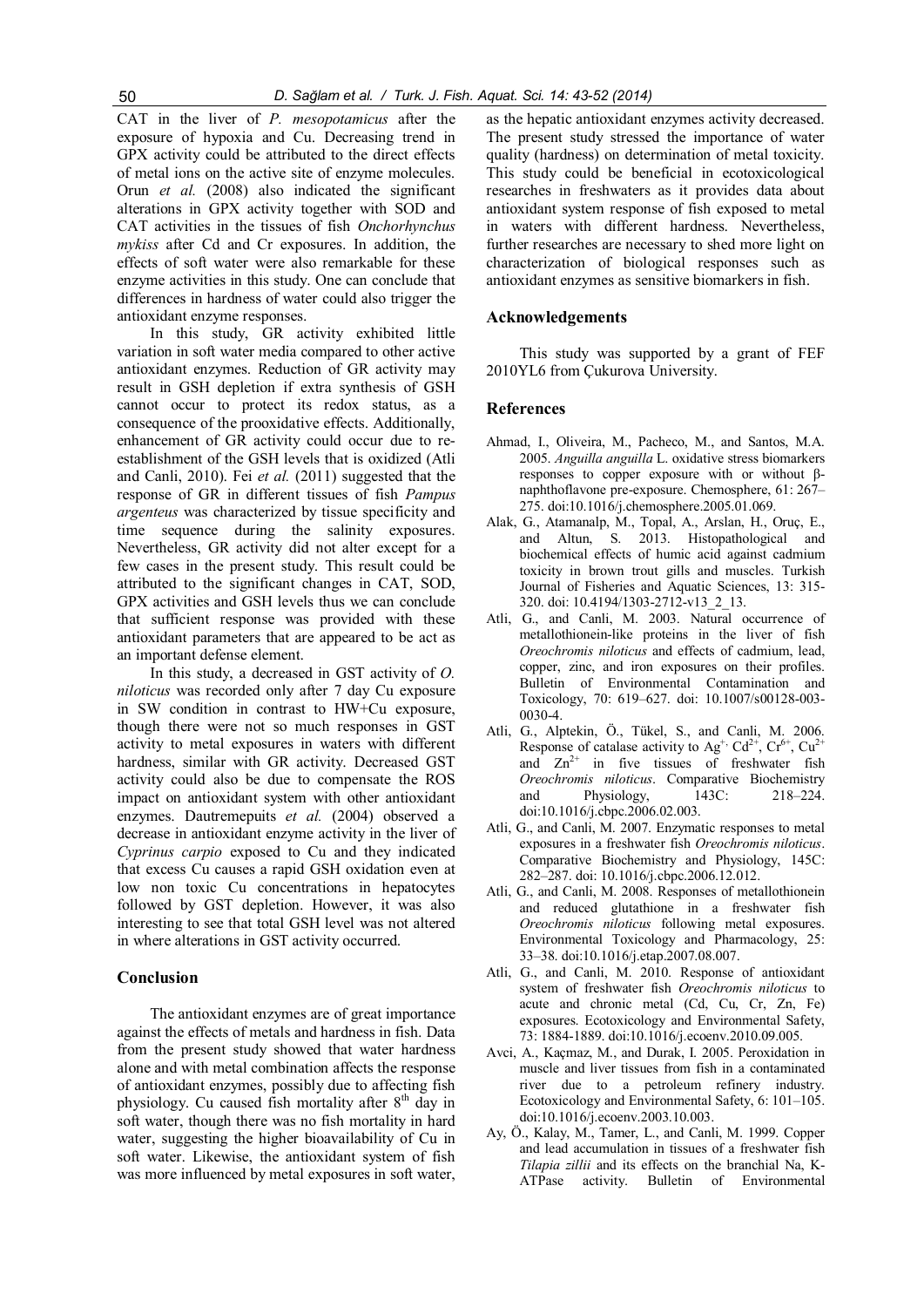Contamination and Toxicology, 62: 160–168.

- Barata, C., Varob, I., Navarro, J.C., Arun, S., Porte, C. 2005. Antioxidant enzyme activities and lipid peroxidation in the freshwater cladoceran Daphnia magna exposed to redox cycling compounds. Comparative Biochemistry and Physiology, 140: 175– 186. doi:10.1016/j.cca.2005.01.013.
- Basha, P.S., and Rani, A.U. 2003. Cadmium-induced antioxidant defense mechanism in freshwater teleost Oreochromis mossambicus (Tilapia). Ecotoxicology and Environmental Safety, 56: 218–221. doi:10.1016/S0147-6513(03)00028-9.
- Baysoy, E., Atli, G., Gürler, C.Ö., Dogan, Z., Eroglu, A., Kocalar, K., and Canli, M. 2012. The effects of increased freshwater salinity in the biodisponibility of metals (Cr, Pb) and effects on antioxidant systems of *Oreochromis niloticus*. Ecotoxicology and miloticus. Ecotoxicology and<br>Safety, 84: 249–253. Environmental Safety, 84: doi:10.1016/j.ecoenv.2012.07.017.
- Berntssen, M.H.G., Lundebye, A.K., and Hamre, K. 2000. Tissue lipid peroxidative responses in Atlantic salmon (Salmo salar L.) parr fed high levels of dietary copper and cadmium. Fish Physiology and Biochemistry, 23: 35-48.
- Bessey, O.A., Lowry, O.H., and Brock, M.J. 1946. A method for the rapid determination of alkaline phosphatase with five cubic millimeters of serum. The Journal of Biological Chemistry, 164: 321–329.
- Beutler, E., Duron, O., and Kelly, B.M. 1963. Improved method for the determination of blood glutathione. The Journal of Laboratory and Clinical Medicine, 61: 882–890.
- Blanchard, J., and Grosell, M., 2006. Copper toxicity across salinities from freshwater to seawater in the euryhaline fish Fundulus heteroclitus: Is copper an ionoregulatory toxicant in high salinities? Aquatic Toxicology, 80: 131-139. doi:10.1016/j.aquatox.2006.08.001.
- Bury, N.R., Shaw, J., Glover, C., and Hogstrand, C. 2002. Derivation of a toxicity-based model to predict how water chemistry influences silver toxicity to invertebrates. Comparative Biochemistry and Physiology, 133: 259–270. doi:10.1016/S1532- 0456(02)00096-0.
- Carlberg, I., and Mannervik, B. 1975. Purification and characterization of the flavoenzyme glutathione reductase from rat liver. The Journal of Biological Chemistry, 250: 5475–5480.
- Dautremepuits, C., Paris-Palacios, S., Betoulle, S., and Vernet, G. 2004. Modulation in hepatic and head kidney parameters of carp (Cyprinus carpio L.) induced by copper and chitosan. Comparative Biochemistry and Physiology, 137: 325–333. doi:10.1016/j.cca.2004.03.005.
- De Boeck, G., Smolders, R., and Blust, R. 2010. Copper toxicity in gibel carp Carassius auratus gibelio: Importance of sodium and glycogen. Comparative Biochemistry and Physiology, 152C: 332–337. doi:10.1016/j.cbpc.2010.05.008.
- Dewez, D., Geoffroy, L., Vernet, G., and Popovic, R. 2005. Determination of photosynthetic and enzymatic biomarkers sensitivity used to evaluate toxic effects of copper and fludioxonilin alga Scenedesmus obliquus. Aquatic Toxicology, 74: 150–159. doi: 10.1016/j.aquatox.2005.05.007.
- Elia, A.C., Galarini, R., Taticchi, M.I., Dörr, A.J.M., and Mantilacci, L. 2003. Antioxidant responses and

bioaccumulation in Ictalurus melas under mercury exposure. Ecotoxicology and Environmental Safety, 55: 162–167. doi:10.1016/S0147-6513(02)00123-9.

- Ercal, N., Gurer-Orhan, H., Aykin-Burns, N. 2001. Toxic metals and oxidative stress part I: mechanisms involved in induced oxidative damage. Current Topics in Medical Chemistry, 1: 529–539. doi: 10.2174/1568026013394831.
- Ezemonye, L.I.N. and Enuneku, A.A. 2011. Biochemical alterations in Hoplobatrachus occipitalis exposed to sublethal concentrations of cadmium. Turkish Journal of Fisheries and Aquatic Sciences, 11: 485-489. doi: 10.4194/1303-2712-v11\_3\_21.
- Fei, Y., Shiming, P., Peng, S., and Zhaohong, S. 2011. Effect of low salinity on digestive enzyme activities in the intestinal tract of juvenile silver pomfret Pampus argenteus. Acta Ecologica Sinica, 31: 55-60. doi: 10.1016/j.chnaes.2010.11.009.
- Garcia Sampaio, F.G., Boijink, C.L., Oba, E.T., Santos, L.R.B., Kalinin, A.L., and Rantin, F.T. 2008. Antioxidant defenses and biochemical changes in pacu (Piaractus mesopotamicus) in response to single and combined copper and hypoxia exposure. Comparative Biochemistry and Physiology, 147: 43– 51. doi:10.1016/j.cbpc.2012.07.002.
- Grosell, M., Nielsen, C., and Bianchini, A. 2002. Sodium turnover rate determines sensitivity to acute copper and silver exposure in freshwater animals. Comparative Biochemistry and Physiology, 133: 287- 303. doi: 10.1016/S1532-0456(02)00085-6.
- Gul, S., Belge-Kurutas, E., Yıldız, E., Sahan, A., and Doran, F. 2004. Pollution correlated modifications of liver antioxidant systems and histopathology of fish (Cyprinidae) living in Seyhan Dam Lake, Turkey. Environmental International, 30: 605–609. doi: 10.1016/S0160-4120(03)00059-X.
- Habig, W.H., Pabst, M.J., and Jakoby, W.B. 1974. Glutathione S-transferases. The first enzymatic step in mercapturic acid formation. Biological Chemistry, 249: 7130–7139.
- Heath, A.G. 1987. Water Pollution and Fish Physiology. CRC Press, Florida, USA.
- Hidalgo, M.C., Exposito, A., Palma, J.M., Higuera, M. 2002. Oxidative stress generated by dietary Zndeficiency: Studies in rainbow trout (Oncorhynchus mykiss). The International Journal of Biochemistry & Cell Biology, 34: 183–193. doi: 10.1016/S1357- 2725(01)00105-4.
- Kulac, B., Atli, G., Canli, M. 2012. Investigations on the ATPase activities and cadmium uptake in freshwater fish Oreochromis niloticus following exposures to cadmium in ıncreased salinity. Turkish Journal of Fisheries and Aquatic Sciences, 12: 861-869. doi:10.4194/1303-2712-v1241\_14.
- Lauren, D.J, McDonald, D.G. 1987. Acclimation to copper by rainbow trout, Salmo gairdneri: biochemistry. Canadian Journal of Fisheries and Aquatic Science, 44: 105–111.
- Lima, P.L., Benassi, J.C., Pedrosa, R.C., Dal Magro, J., Oliveira, T.B., Wilhelm Filho, D. 2006. Time-course variations of DNA damage and biomarkers of oxidative stress in tilapia (Oreochromis niloticus) exposed to effluents from a Swine industry. Archives of Environmental Contamination and Toxicology, 50: 23–30. doi: 10.1007/s00244-004-0178-x.
- Livingstone, D.R., Lips, F., Martinez, P.G., and Pipe, R.K. 1992. Antioxidant enzymes in the digestive gland of